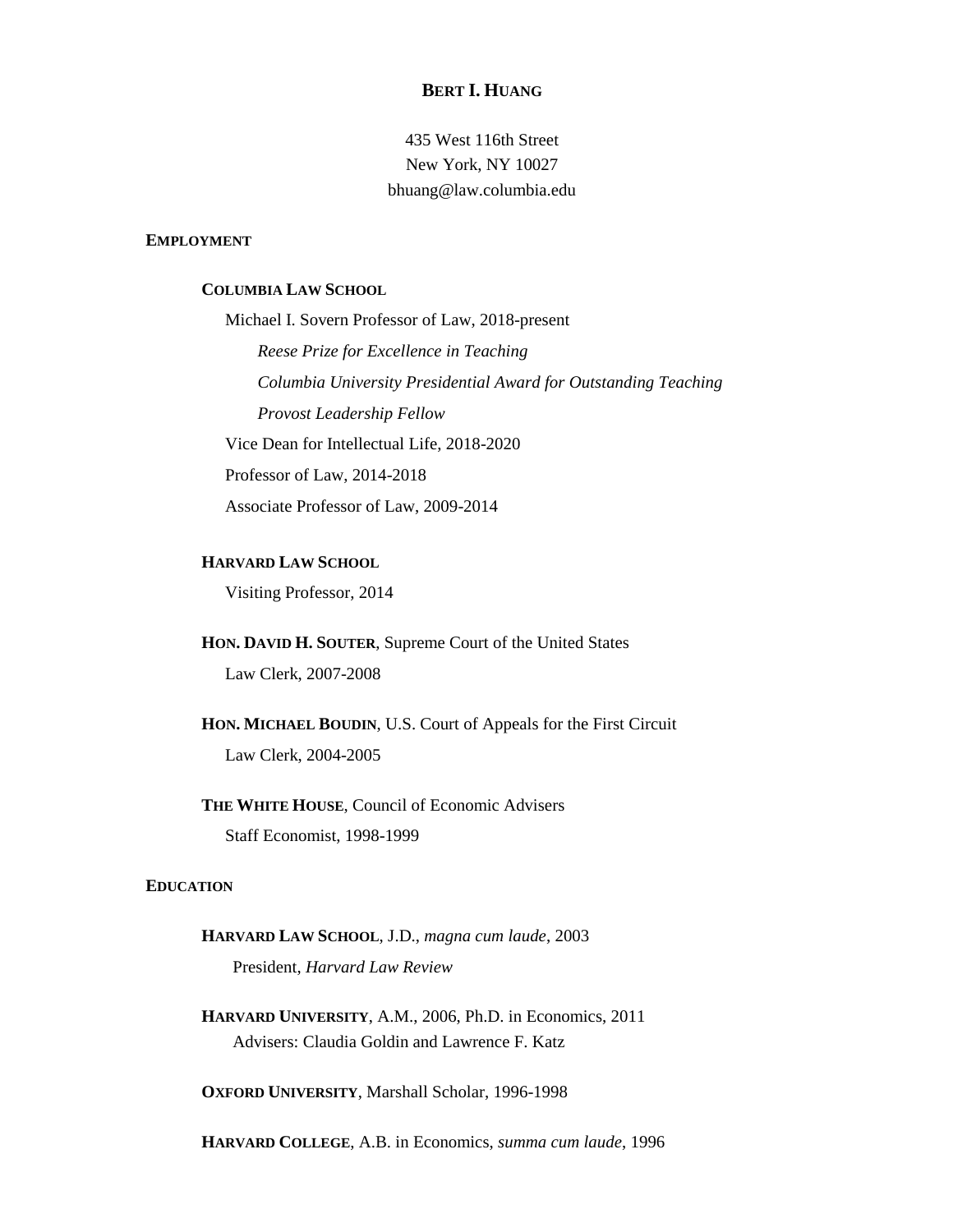*Law, Norms, and Beliefs*

*Law's Halo and the Moral Machine*, 119 COLUMBIA LAW REVIEW 1811 (2019) *Law and Moral Dilemmas*, 130 HARVARD LAW REVIEW 659 (2016) *Shallow Signals*, 126 HARVARD LAW REVIEW 2227 (2013)

*Remedies*

*Coordinating Injunctions*, 99 TEXAS LAW REVIEW (forthcoming)

*The Equipoise Effect*, 117 COLUMBIA LAW REVIEW 1595 (2016)

*Surprisingly Punitive Damages*, 100 VIRGINIA LAW REVIEW 1027 (2014)

*Concurrent Damages*, 100 VIRGINIA LAW REVIEW 711 (2014)

*Courts* 

*Judicial Credibility*, 61 WILLIAM & MARY LAW REVIEW 1053 (2020)

*Judicial Priorities*, 163 U. PENN. LAW REVIEW 1719 (2015) (with Tejas Narechania)

*Trial by Preview*, 113 COLUMBIA LAW REVIEW 1323 (2013)

*Lightened Scrutiny*, 124 HARVARD LAW REVIEW 1109 (2011)

*Other Writing*

*Law as Persuasion*, in LEGAL APPLICATIONS OF MARKETING THEORY (Jacob Gersen & Joel Steckel, eds., forthcoming)

*Litigation Finance: What Do Judges Need to Know?*, 45 COLUMBIA JOURNAL OF LAW AND SOCIAL PROBLEMS 525 (2012)

Note, *The "Inexorable Zero"*, 117 HARVARD LAW REVIEW 1215 (2004)

Book Note, *Thirteen Ways of Looking at the Law*, 115 HARVARD LAW REVIEW 1525 (2002)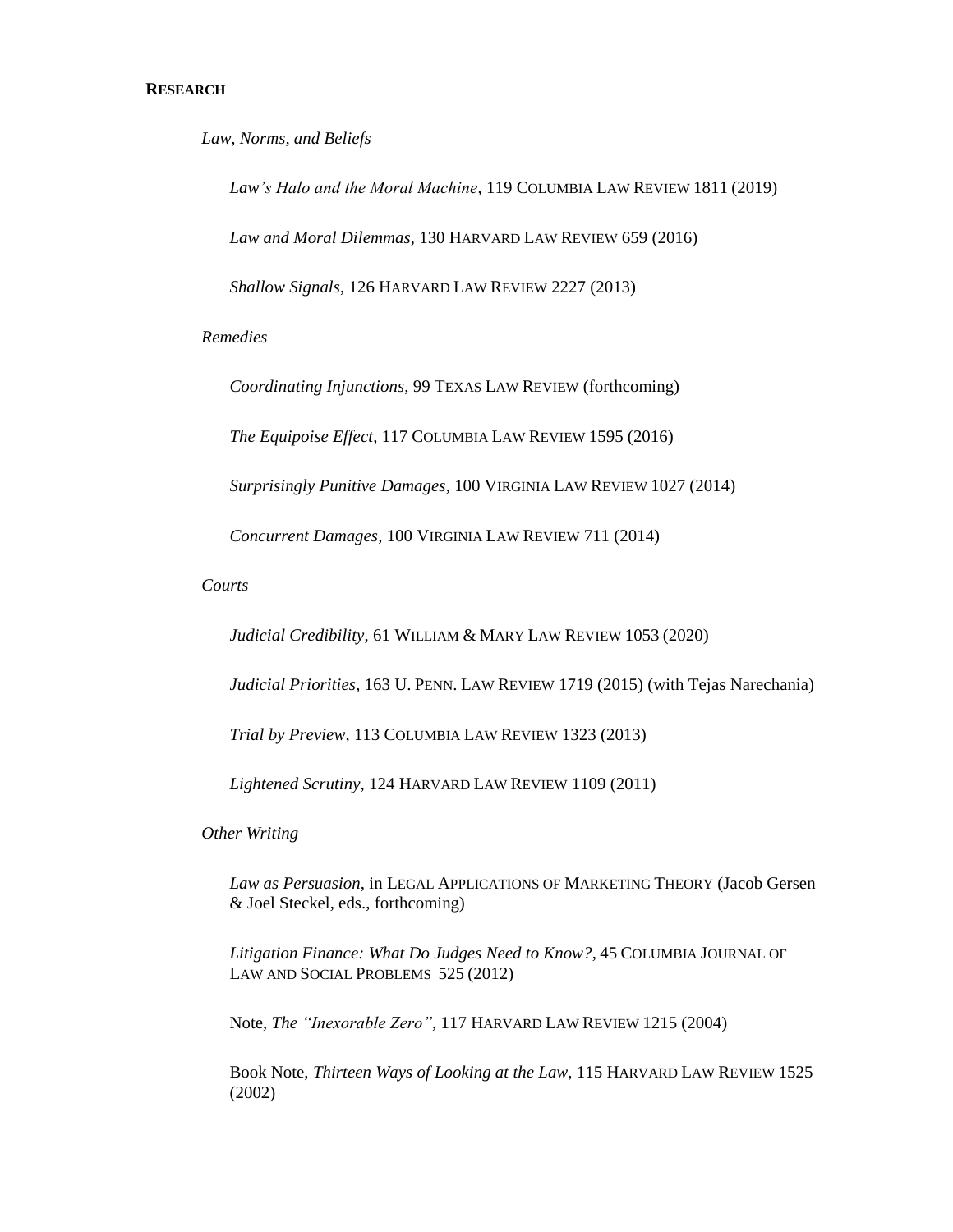# **TEACHING**

Torts (2013, 2014, 2015, 2015, 2017, 2018, 2020) Civil Procedure (2010, 2011, 2012, 2014, 2017, 2018, 2019) Remedies (2011, 2012, 2016) Courts and the Legal Process (2010, 2010, 2011, 2012, 2016, 2018, 2019, 2020)

# **PRESENTATIONS**

#### *Invited Papers*

University of Michigan, Law and Economics Workshop, February 2020 University of Texas, Remedies Conference, January 2020 Duke University, Judicial Administration, December 2019 Harvard Law School, Law and Marketing Conference, May 2019 William & Mary Law Review Symposium, February 2019 University of California, Berkeley, Public Law Workshop, April 2018 University of Virginia, Law and Economics Workshop, April 2018 University of Chicago, Law and Economics Workshop, May 2017 NYU, Constitutional Theory Workshop, November 2016 University of Chicago, Judicial Behavior Workshop, May 2015 Cardozo Law School, Faculty Workshop, February 2015 Harvard Law School, Faculty Workshop, September 2014 American Law and Economics Association, Annual Meeting, May 2014 Harvard Law School, Law and Economics Workshop, April 2014 Stanford Law School, Faculty Workshop, January 2014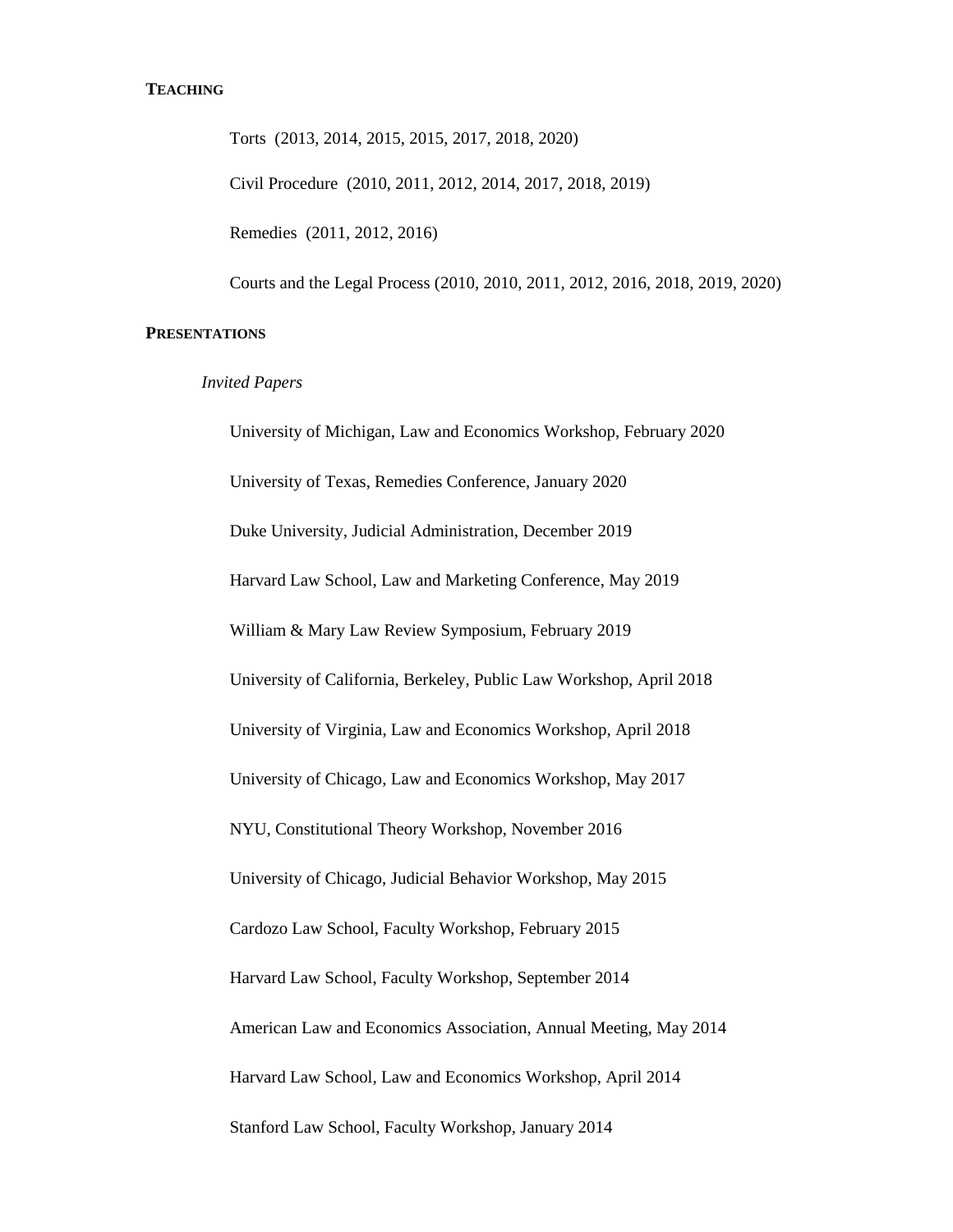University of Toronto, Law and Economics Workshop, January 2014 UCLA, Law and Economics Workshop, October 2013 University of California, Berkeley, Faculty Workshop, April 2013 University of Connecticut, Faculty Workshop, April 2013 University of Texas, Law and Economics Workshop, November 2012 University of Minnesota, Public Law Workshop, November 2012 University of Houston, Faculty Workshop, March 2012 University of Michigan, Law and Economics Workshop, November 2011 University of Virginia, Law and Economics Workshop, September 2011 New York Junior Faculty Colloquium, December 2010 Yale Law School, Law, Economics and Organizations Workshop, October 2010 University of Chicago, Legal Theory and Public Law Workshop, October 2009 Georgetown Law Center, Law and Economics Workshop, October 2009 American Law and Economics Association, Annual Meeting, May 2009 Conference on Empirical Legal Studies, September 2008 National Bureau of Economic Research, Law and Economics Workshop, July 2007 Vanderbilt University, Law and Human Behavior Workshop, April 2007

# *Judicial Audience*

- Council of Grand Justices of Taiwan (constitutional high court) Address on "Certiorari and Caseload in the U.S. Supreme Court" At the invitation of Vice-President Su, December 2010
- Supreme Federal Court of Brazil (constitutional high court) Address on "Certiorari and Caseload in the U.S. Supreme Court" At the invitation of Chief Justice Peluso, November 2010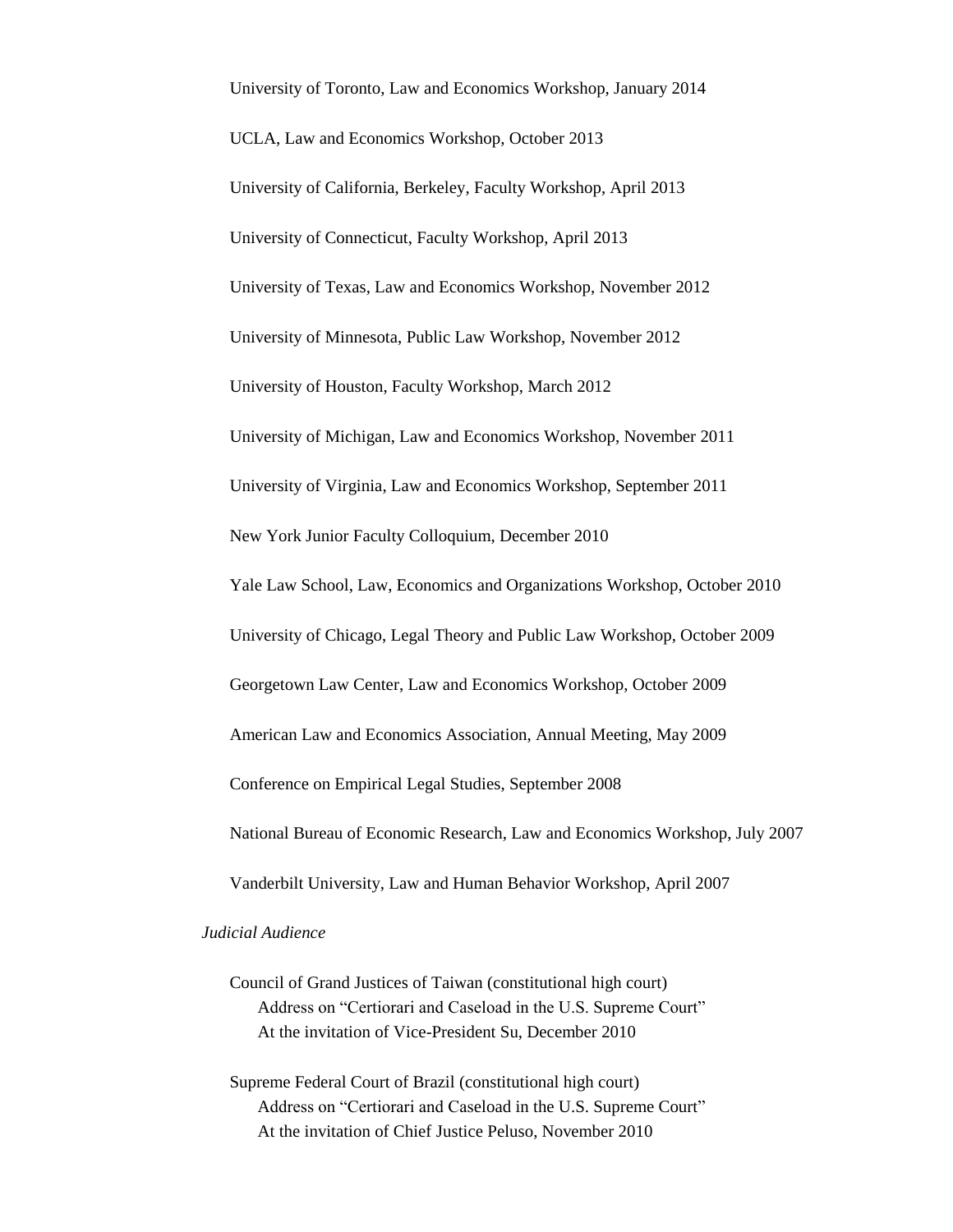#### *International*

Australian Law & Economics Conference, keynote, December 2017 University of Rome, La Sapienza, lecture series, March 2017 International Perspectives on Public Law, London, discussant, October 2013 Academia Sinica, faculty lecture, July 2011 National Taiwan University, faculty lecture, December 2010 *Other Presentations* Columbia Law APALSA Conference, panel, February 2020 Remedies Roundtable, discussant, June 2019 Common Law in the Age of A.I., symposium co-organizer, April 2019 Columbia Law Women's Association, panel, April 2019 Clifford Chance Thought Leadership Initiative, presentation, June 2018 Columbia Society for Law and Ethics, presentation, April 2018 Harvard Kennedy School of Government, guest lecture, April 2018 Experimental Methods in Legal Studies, discussant, March 2018 Comparative Constitutional Law, UNSW, discussant, December 2017 Herbert Smith Freehills, Sydney, guest lecture, December 2017 "The Domain of Torts," Columbia Law School, discussant, September 2017 Faculty Workshop, Columbia Law School, presentation, February 2017 University of Amsterdam, Columbia Summer Program, lectures, July 2017 Alumni Reunion, Columbia Law School, panel, June 2016 Board of Visitors, Columbia Law School, panel, May 2015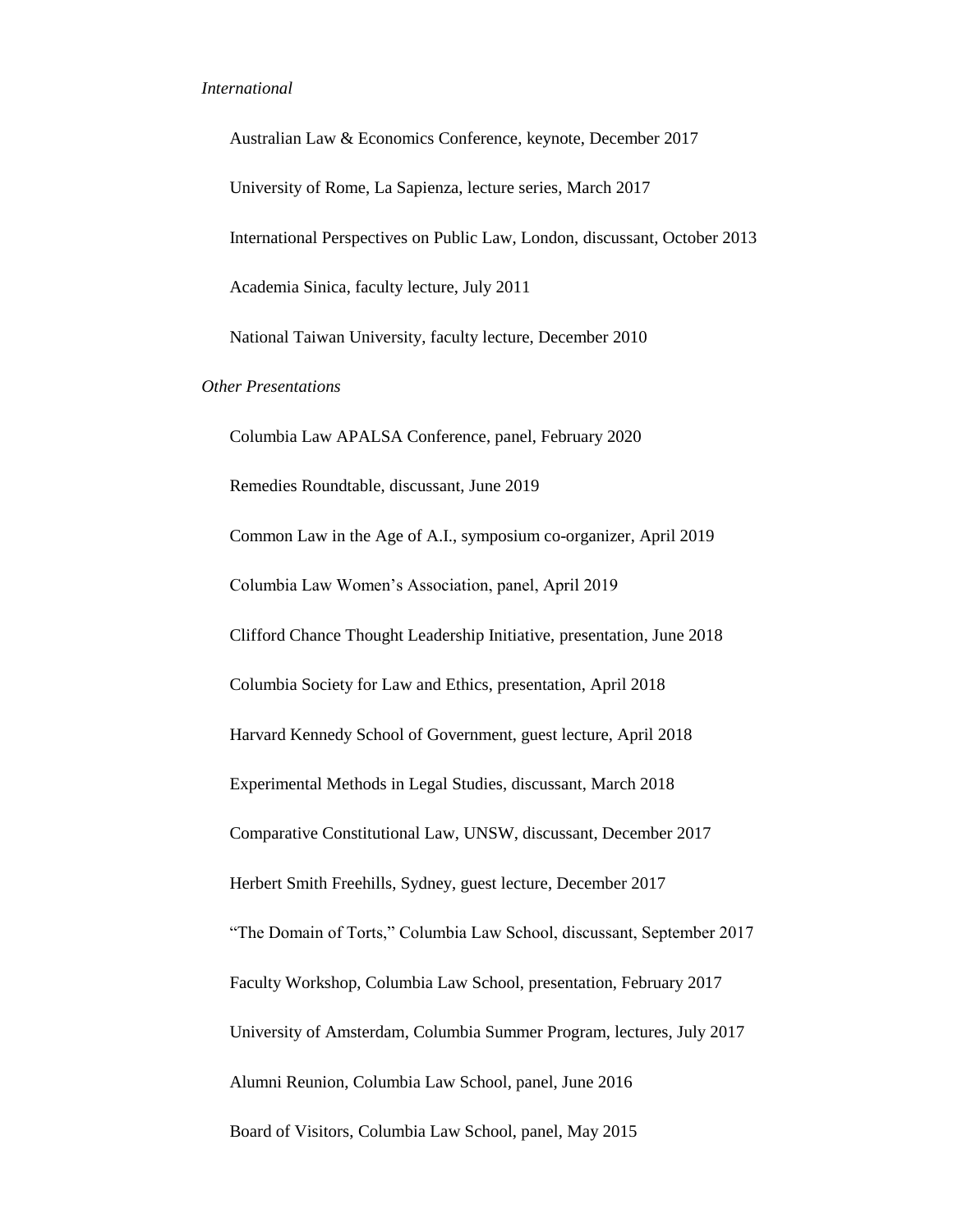Comparative Approaches to Regulation, Columbia/FGV, discussant, April 2015 Junior Faculty Workshop, Columbia Law School, presentation, July 2014 Faculty Workshop, Columbia Law School, presentation, November 2013 Junior Faculty Workshop, Columbia Law School, presentation, July 2013 "Judging Without Trials," Columbia Law School, moderator, June 2013 Washington D.C. Program, Columbia Law School, presentation, April 2013 NBER Law and Economics Meeting, discussant, March 2013 Faculty Workshop, Columbia Law School, presentation, December 2012 Junior Faculty Workshop, Columbia Law School, presentation, July 2012 China Law Conference, Columbia Law School, discussant, May 2012 "Publicizing Our Courts" panel, Columbia Law School, April 2012 "Legal Academia," Harvard APALSA, panel, February 2012 "Government and Judiciary," Columbia APALSA, panel, January 2012 Faculty Workshop, Columbia Law School, presentation, October 2011 Junior Faculty Workshop, Columbia Law School, presentation, August 2011 "Democratization of Mass Litigation," Columbia Law School, panel, June 2011 International Empirical Legal Studies Conference, discussant, June 2011 Faculty Workshop, Columbia Law School, presentation, April 2011 Supreme Court moot for *Pliva v. Mensing*, Columbia Law School, March 2011 Conference on Empirical Legal Studies, discussant, November 2010 Chief Justice Cezar Peluso, Columbia Law School, discussant, November 2010 "The Impact of *Twombly* and *Iqbal*," Columbia Law School, panel, March 2010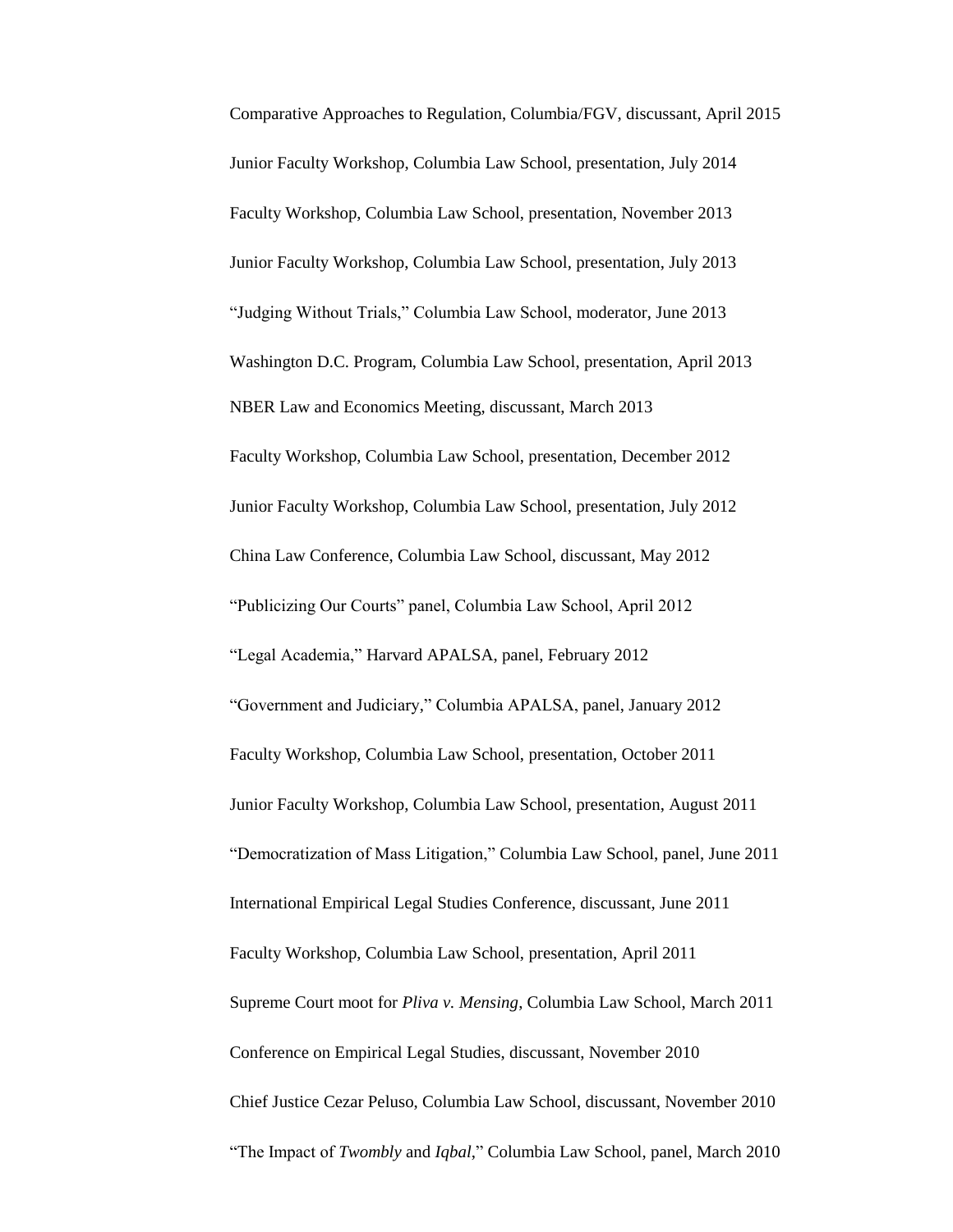## **SERVICE**

*Workshops*

Lawyers, Community, & Impact Series, co-organizer (2018-2019, 2019-2020)

Courts and the Legal Process Workshop, organizer (2009-2010, 2010-2011, 2011- 2012, Fall 2013, Spring 2015, Fall 2015, Spring 2017, Spring 2018, Spring 2019, Spring 2020)

Junior Faculty Workshop, organizer (Summer 2011, Summer 2012, Summer 2013)

Law and Economics Workshop, organizer (Fall 2009, Fall 2010)

*Committees*

Admissions and Financial Aid (2012-2013, Fall 2013, Spring 2015, 2015-2016)

Advisory (2018-2019, 2019-2020)

Appointments, Entry-Level (2015-2016)

Appointments, Laterals (2018-2019, 2019-2020)

Associates (2018-2019, 2019-2020)

Careers in Law Teaching (co-chair, Spring 2017)

Clerkships and Judicial Relations (co-chair, 2009-2010, Fall 2013, Spring 2015, 2017-2018; member, 2010-2011, 2011-2012, 2012-2013, 2018-2019)

Emergency Response Team (Spring 2020)

Government Service (Spring 2017)

Intellectual Life (2012-2013, Fall 2013, Spring 2015; 2018-2019, 2019-2020)

Mentorship (chair, 2018-2019, 2019-2020)

Student Affairs (Spring 2017)

Task Force on Student Life (Spring 2015, 2015-2016)

University President's Committee on Decanal Reappointment (2019-2020)